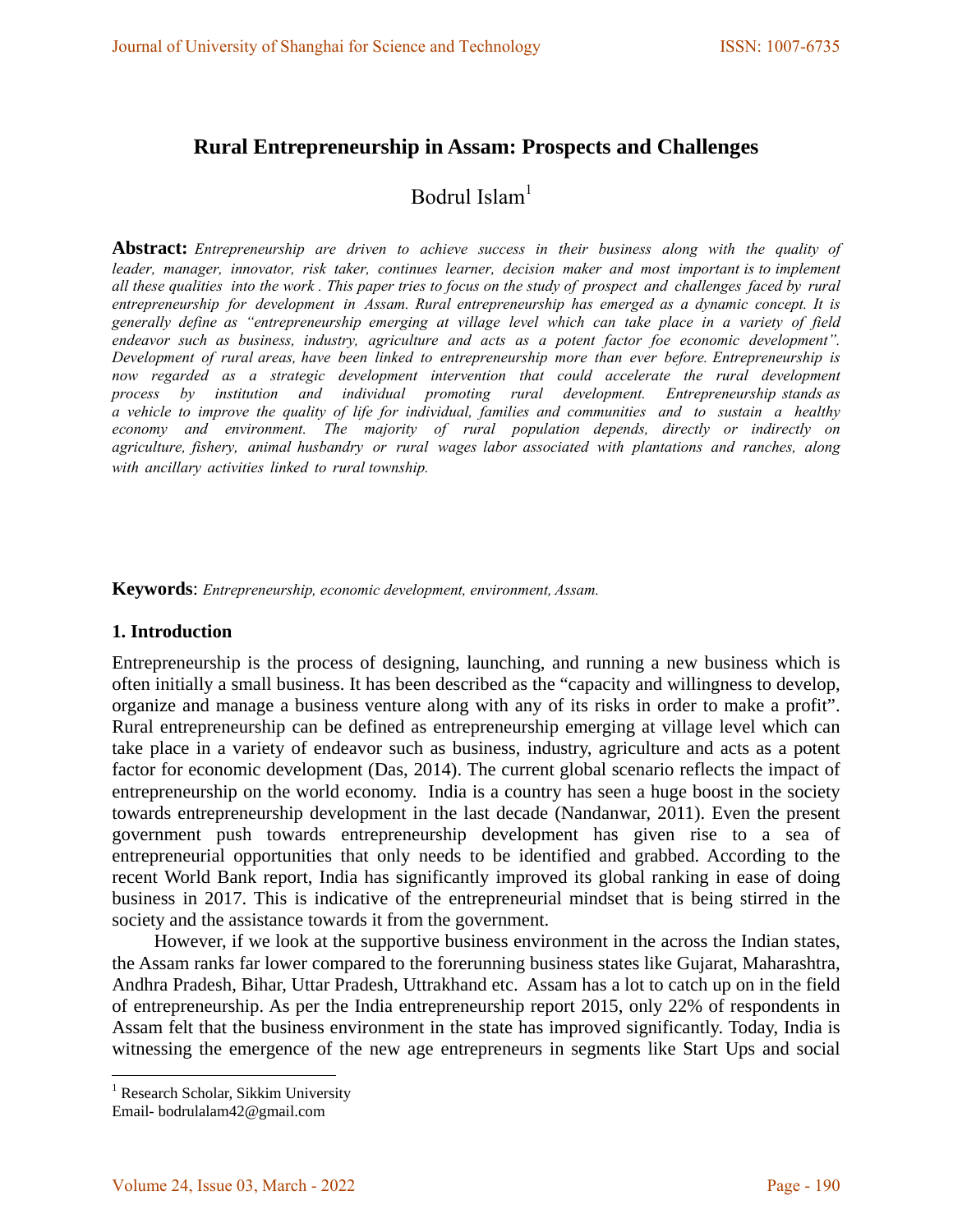enterprise. Start Ups in various sectors like food, health, education, tourism etc. have been flooding the markets. But in Assam, the impact of such new breed of business is yet to be felt. Except for a few handfuls of young entrepreneurs who are trying to build a foothold in the Start Ups segment, there is hardly any entrepreneurial activity in startups and social entrepreneurship. Under the above perspective, this paper aims to find out the obstacles in entrepreneurship development in Assam, and provide the suggestions for remedial measures.

## **2. Importance of Rural Entrepreneurship**

The fundamental role of entrepreneurship is to provide employment opportunities and consequently, applying a check on migration. Industries in rural areas are mostly micro or tiny in structure and quick yielding .In other words their gestation period is much less as compared to large scale industries. Rural industries are also labor intensive and provide substantial employment opportunities to rural masses. Few examples, of such types of industries are food processing industry, poultry industry, cottage and handicraft industry etc. This also helps in balance regional growth and promotion of artistic activities. Thus rural entrepreneurship will further help to bridge the gap between the rural and urban areas.

## **3. Role of Rural Entrepreneurship in Economic Development of Assam**

The entrepreneurs with their ability to analyzed and identify opportunities and channelized the resources from less productive to more productive use to create wealth. Through efficient and effective utilization of resources, they act as catalysts for economic development and agents of social transformation and changes. Prominent Economist Joseph Schumpeter stated in his economic development theory that, "the rate of economic progress of a nation depends upon its rate of innovation which in turn depends on rate of increase in the entrepreneurial talent in the population". Entrepreneurship plays a vital role in economic development of a country in the following ways:

- **(i)** *Capital Formation:* Rural entrepreneurs by placing profitable business proposition attract investment to ensure private participation in the industrialization process. It helps to channelized rural saving to the various venture for profitable investment which provide return. Again saving is invested giving a multiplier effect to the process of capital formation.
- **(ii)** *Helps Balanced Regional Development:* The entrepreneurs always look for opportunities in the environment. They capitalize on the opportunities of governmental concession, subsidies and facilities to setup their enterprises in under developed areas. The setting up of Brahmaputra Cracker and Polymer Limited(BCPL) industry in Lepetkata of Dibrugrah have resulted in the development of good township and peripheral regional development. Thus entrepreneurs reduce the imbalance and disparities in development among region.
- **(iii)** *Creation of Employment:* Entrepreneurs are not the job seeker but they are the job creator and provider. With the globalisation process the government jobs are very limited so rural entrepreneurs provides a large number of job to the manual labor through directly or indirectly.
- **(iv)** *Improvement of Standard of Living:* Entrepreneurs create employment generation which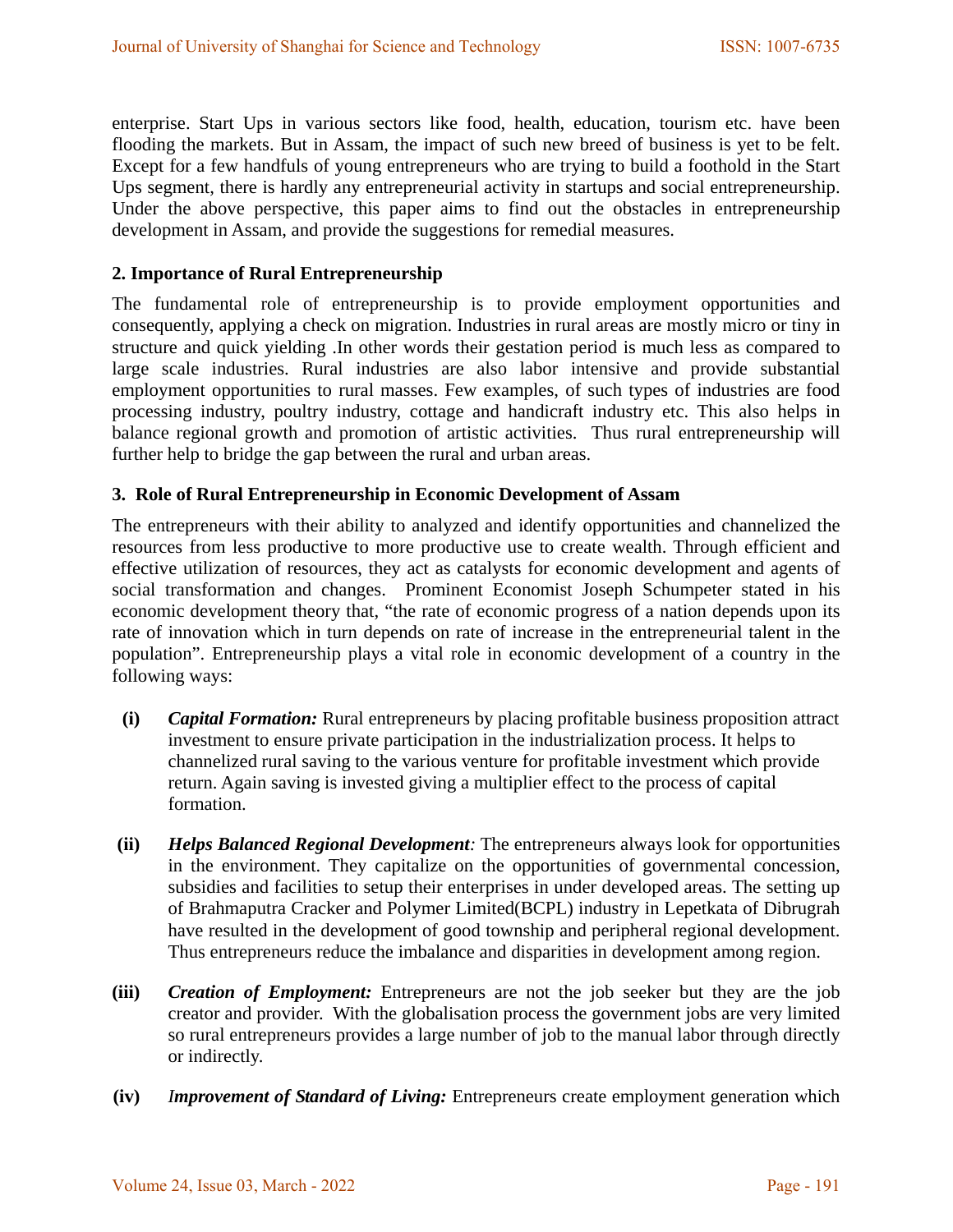leads to increase in income and purchasing power which is spent on consumption expenditure. Increase demand for goods and services boots up industrial activity. Large scale of production will result in economics of scale and low cost of production. New innovative and varying quality products at most competitive prices making common man's life smoother, easier and comfortable.

- **(v)** *National Self Reliance:* Entrepreneurs are the corner stores of national self reliance. They help to manufacture indigenous substitutes to imported products which reduce the dependence of foreign countries. There are also possibilities of exporting goods and services to earn foreign exchange for the country. Hence, the import substitution and export promotion ensure economic independence and the country becomes self reliance.
- **(vi)** *Planned Production:* Entrepreneurs are considered as economic agents since they united all means of production. All the factors of production like land, labor, capital and enterprise are brought together to get the desired production. This will help to make use all the factors of production with proper judgment, perseverance and knowledge of the world business. The least combination of factors is possible avoiding unnecessary wastage of resources.

#### **4. Potentialities of Rural Entrepreneurship**

- **(i)** *Provide Employment Opportunities:* Rural entrepreneurship is labor intensive and provides a clear solution to the growing problems of unemployment. Development of industrial units in rural areas through rural entrepreneurship has high potential for employment generation and income creation.
- **(ii)** *Check on Migration of Rural Population:* Rural entrepreneurship can fill the big gap and disparities in income of rural and urban people. Rural entrepreneurship will bring infrastructure facilities like power, road, bridge, etc. It can help to check the migration of people from rural to urban areas in search of jobs.
- **(iii)** *Balanced Regional Development:* Rural entrepreneurship can dispel the concentration of industrial units in urban areas and promote regional development in a balanced way.
- **(iv)** *Check on Social Evils:* The growth of rural entrepreneurship can reduce the social evils like poverty, growth of slums, pollution in cities etc.
- **(v)** *Awaken the Rural Youth:* Rural entrepreneurship can awaken the rural youth and expose them to various avenues to adopt entrepreneurship and promote it as a career.

#### **5. Challenges of Rural Entrepreneurship in Assam**

Entrepreneurs are playing very important role in the development of economy. But in Assam, rural entrepreneurship is not developed like Gujarat and Maharashtra, there is some government industry was setup by central and state government but private participation is very limited. The government of Assam encourages private entities to invest in Assam through various programs like 'Advantage Assam'. But existing industries face various problems in day to day work. Some of the major problems faced by rural entrepreneurs in Assam are as under: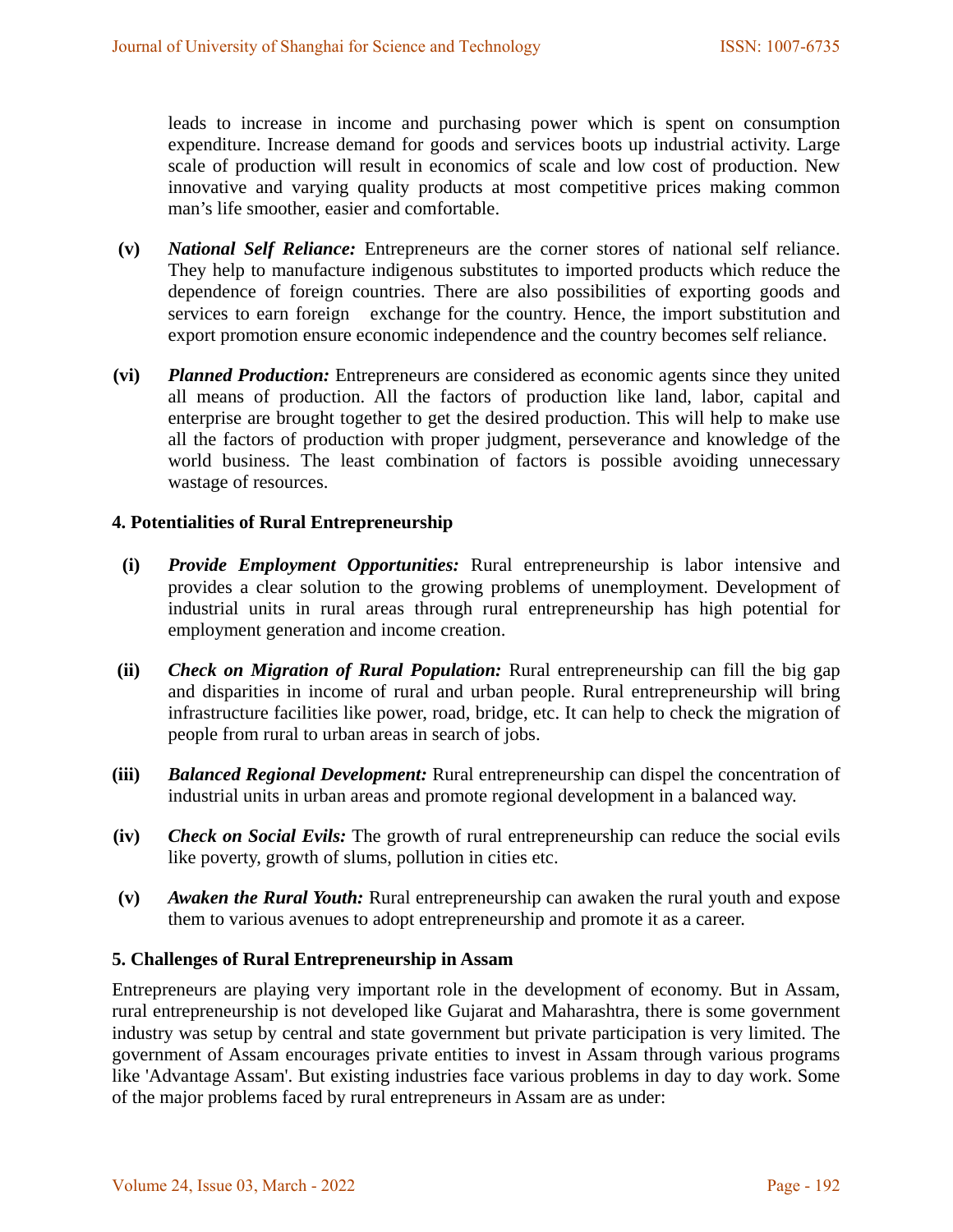- **(i)** *Access to Finance:* Arranging finance is a key issue here. Number of projects financed by banks is very few compared to developed states. Financial institutions do not play an aggressive role which is evident from the fact that most of these institution do not fund for new projects. Scheme like Angel Fund promoted by the govt. are not reaching the right target group and hence no convincing results are observed.
- **(ii)** *Delays:* Be it registration, bank loan application or any other government formalities, processes are extremely slow. Planning becomes very difficult under such circumstances. Easier registration process for setting up of business is a very important component for new entrepreneurs. Now with the single window act in place, simplified registration process is expected to augment entrepreneurial activities in the state.
- **(iii)** *Power Failure:* This factor known to all which makes our producers costlier and lower production rate, but there is hardly any step being implemented to overcome these challenges.
- **(iv)** *Lack of Skilled Resources:* This is a serious problem, especially for IT companies in the state. Since the brain drain is excessively high, lack of well qualified resources is very much felt. This proves to be a stumbling block for tech & IT start ups to come up.
- **(v)** *Lack of Big Industries:* The recent surge in start ups in India is dominated by the service sector. Most of the startups (especially the tech start up) formed in the last few years cater to the big organizations. Lack of such organization in the region makes it difficult for new service companies to sustain.
- **(vi)** *Marketing Problems:* Rural entrepreneurs in Assam face severe competition from large sized organizations and urban entrepreneurs. They incur high cost of production due to high input cost. Competition from large scale units also creates difficulty for the survival of new entrepreneurs because they have limited financial resources and hence they cannot afford to spend on sale promotion or advertisement. The product of them is not having any brand name under which they sell their product, so they face difficulties in marketing.

## **6. Remedial Measures to Solve the Problems Faced by the Rural Entrepreneurs**

Different organization like IFCI, ICICI, SIDBI, NABARD etc. are trying to sort these problems. Marketing problems are related with distribution channels, pricing, product promotion etc. (Saxena, 2012). In order to make the rural entrepreneurs to start the business venture, the following measures may be adopted:

- **(i)** The financial institutions and banks which provide finances to entrepreneurs must create a special finance cells for providing easy finance to rural entrepreneurs.
- **(ii)** Modernization of Rural Industrial sector and up gradation of rural skills.
- **(iii)** Specific action to link the production centers to market in the urban areas.
- **(iv)** Training in government schemes.
- **(v)** Training institution needs to be strengthened.
- **(vi)** The govt. should provide special infrastructure facilities whatever they need.